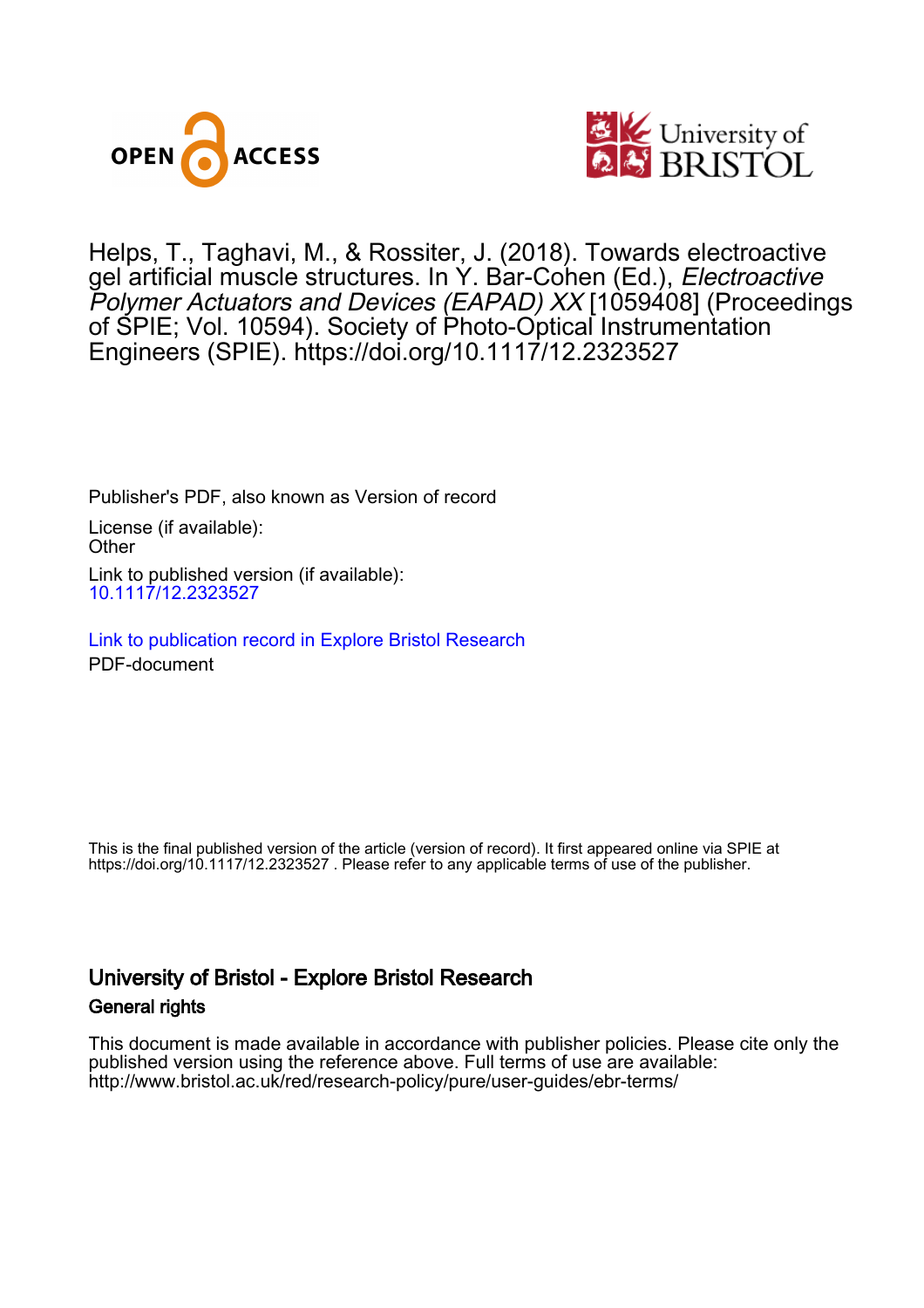# PROCEEDINGS OF SPIE

SPIEDigitalLibrary.org/conference-proceedings-of-spie

# Towards electroactive gel artificial muscle structures

T. Helps, M. Taghavi, J. Rossiter

T. Helps, M. Taghavi, J. Rossiter, "Towards electroactive gel artificial muscle structures," Proc. SPIE 10594, Electroactive Polymer Actuators and Devices (EAPAD) XX, 1059408 (27 March 2018); doi: 10.1117/12.2323527



Event: SPIE Smart Structures and Materials + Nondestructive Evaluation and Health Monitoring, 2018, Denver, Colorado, United States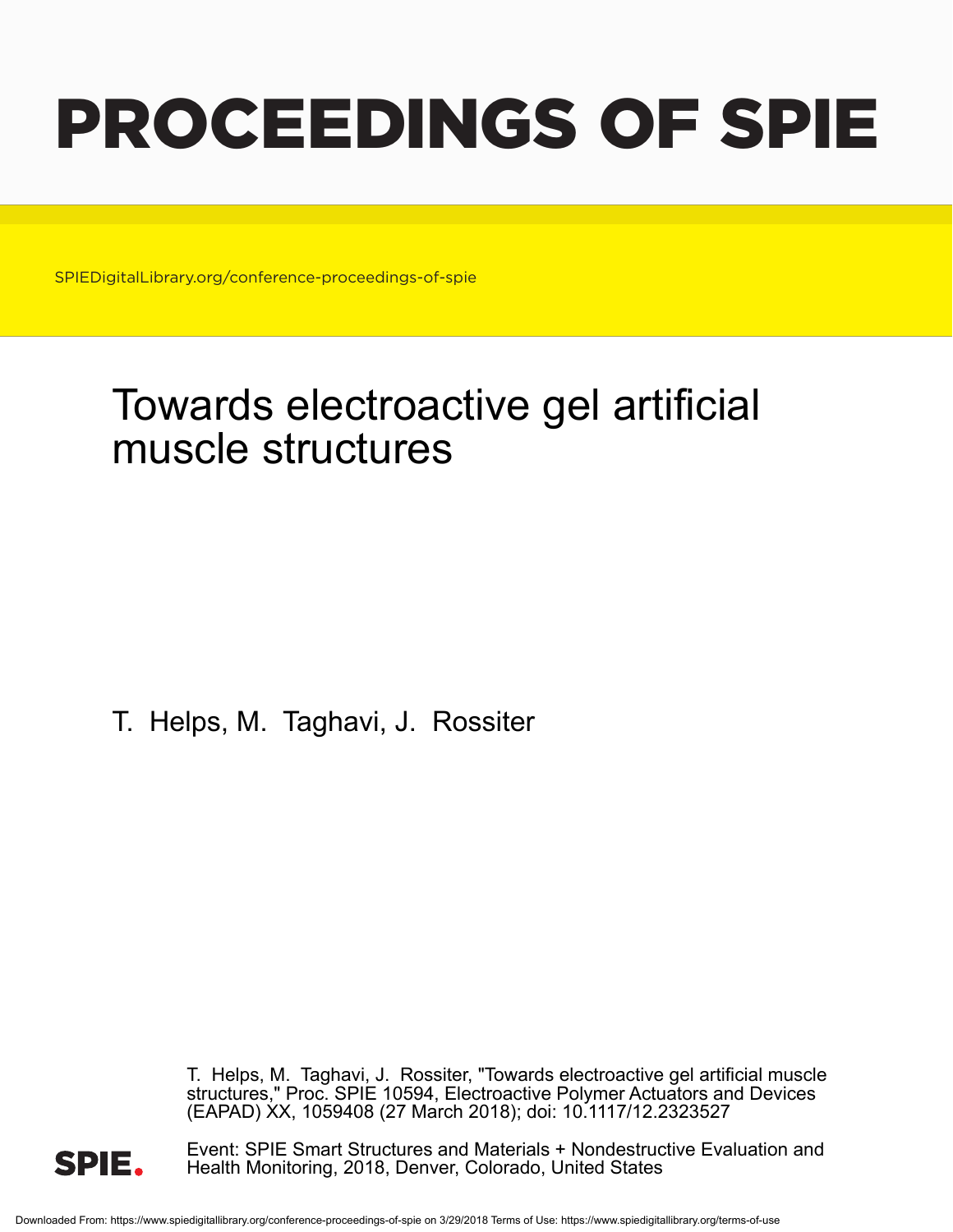### **Towards electroactive gel artificial muscle structures**

T. Helps<sup>\*ab</sup>, M. Taghavi<sup>ab</sup>, J. Rossiter<sup>ab</sup>

<sup>a</sup>University of Bristol, 75 Woodland Rd, Bristol BS8 1UB; <sup>b</sup>Bristol Robotics Laboratory, Coldharbour Lane, Stoke Gifford, Bristol BS16 1QY

#### **ABSTRACT**

Polyvinyl chloride (PVC) gel is a promising, soft-smart material with electroactive properties, which can be used to make soft robotic actuators with impressive characteristics. However, until now, PVC gel actuators have always been made with rigid metal electrodes, preventing the fabrication of fully soft devices. Here, we present a novel conceptual design for PVC gel actuators. By moving the microstructure from the electrode to the gel itself, we enable PVC gels which exhibit linear contraction when sandwiched between planar electrodes made from any conductive material. We investigate four different microstructures, three of which exhibit higher displacements compared with a traditional (mesh-based) PVC gel actuator. The best performing gel achieved a displacement of 26% of the microstructure height. Finally, we demonstrate an entirely soft PVC gel actuator with thin conductive rubber electrodes. This article is a first step towards totally compliant artificial muscles made from soft electrodes and PVC gels.

**Keywords:** Soft robotics, electroactive polymer, PVC gel, soft actuator, anodophilic behaviour

#### **1. INTRODUCTION**

Polyvinyl chloride (PVC) gel actuators are a recently discovered class of electroactive polymer<sup>1</sup>, which exhibit impressive characteristics: 12% contraction, 78 kPa stress, 3 W kg<sup>-1</sup> specific power, 4.3 kW m<sup>-3</sup> power density, and 9 Hz<sup>2</sup> bandwidth. When a PVC gel is placed between oppositely charged electrodes, the gel creeps towards the anode, increasing its anodecontacting surface area<sup>1,3,4</sup> (Fig. 1).



**Figure 1. Anodophilic creep in PVC gels.** When the electrodes are charged, the gel creeps towards the anode.

This "anodophilic" (anode-loving) behaviour can be captured as an actuation mechanism. To achieve a bending actuator, a long sample of gel may be sandwiched between two short electrodes<sup>1</sup>; upon activation the gel creeps towards the anodes resulting in a bulk bending motion (Fig. 2a). To achieve a contracting actuator, a sample of gel may be sandwiched between a standard, planar cathode and a porous, mesh-like anode<sup>5</sup>. When voltage is applied, the gel creeps around the individual strands of the mesh, squeezing between the mesh pores, resulting in a bulk reduction in height of the overall structure (Fig. 2b)

\*tim.helps@bristol.ac.uk; www.bris.ac.uk/softlab

Electroactive Polymer Actuators and Devices (EAPAD) XX, edited by Yoseph Bar-Cohen, Proc. of SPIE Vol. 10594, 1059408 · © 2018 SPIE · CCC code: 0277-786X/18/\$18 · doi: 10.1117/12.2323527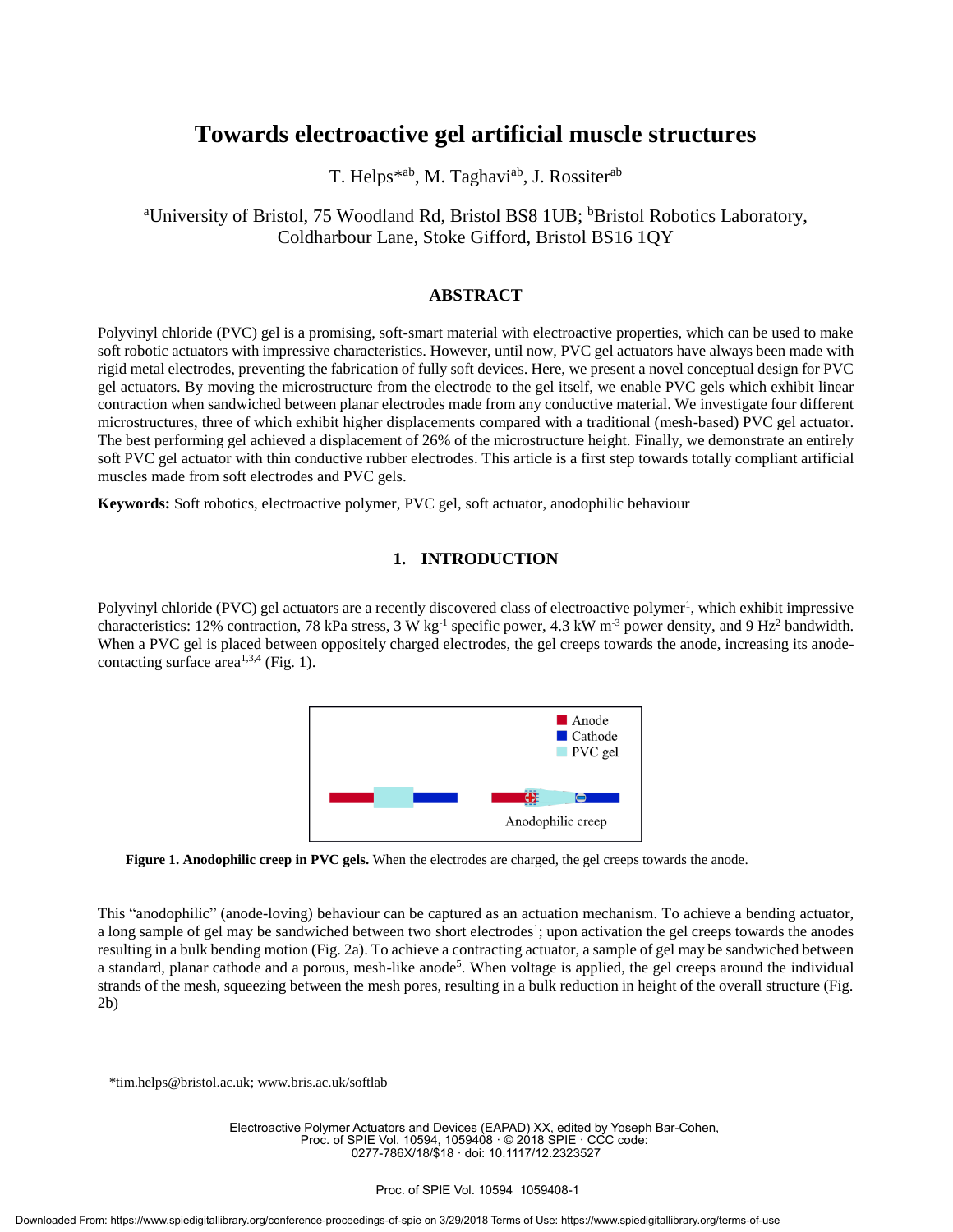

**Figure 2. Traditional embodiments of PVC gel actuators.** (**a**) shows a bending actuator, while (**b**) shows a contracting actuator, whose anode is a steel mesh.

The PVC gel phenomena has been investigated in detail<sup>6-10</sup>, and has allowed for various complete multilayer actuators<sup>2</sup>, wearable variable-stiffness spats<sup>11</sup> and a wearable robotic walking assist device for locomotion assistance<sup>12</sup>. The study of soft robotic devices which are entirely made of soft materials has been an area of considerable interest recently<sup>13</sup>. However, so far, PVC gel actuators have always used rigid metal electrodes, preventing the development of a completely soft PVC gel actuator.

In this article, we present a new conceptual design for PVC gel actuators. In our design, the microstructure previously provided by the mesh is instead embodied on the PVC gel itself (Fig. 3). This allows the anode to be made from any planar conductive material and presents the possibility of both electrodes and electroactive gel having extremely low compliance allowing for totally soft PVC gel devices.



**Figure 3. Proposed design for microstructured PVC gels.** In contrast to the traditional embodiment whereby the microstructure is provided by the anode, we pattern the surface of the PVC gel itself. As such, the anode can be made from any planar conducting material.

#### **2. METHODOLOGY**

Our method of manufacturing PVC gels is similar to the typical method<sup>5</sup>, however we additionally use an aluminium mould which acts as a negative for the microstructure of the PVC gel surface (Fig. 4). First a known quantity of plasticiser (dibutyl adipate (DBA), 309494, Sigma-Aldrich, USA) is mixed with powdered PVC (81388, Sigma-Aldrich, USA) resulting in a plasticiser–PVC mixture. In the experiments described in this article, the ratio of PVC to DBA was 1:4. This mixture is dissolved in a solvent (Tetrahydrofuran (THF), 186562, Sigma-Aldrich, USA) while stirring for 1 minute. The resultant solution is poured into a Teflon evaporating dish containing a mould patterned with the inverse of the desired microstructure. The solution is then left to evaporate under a fume cupboard for several days. Once the THF has evaporated, a solid gel remains, which may be removed from the evaporating dish and trimmed.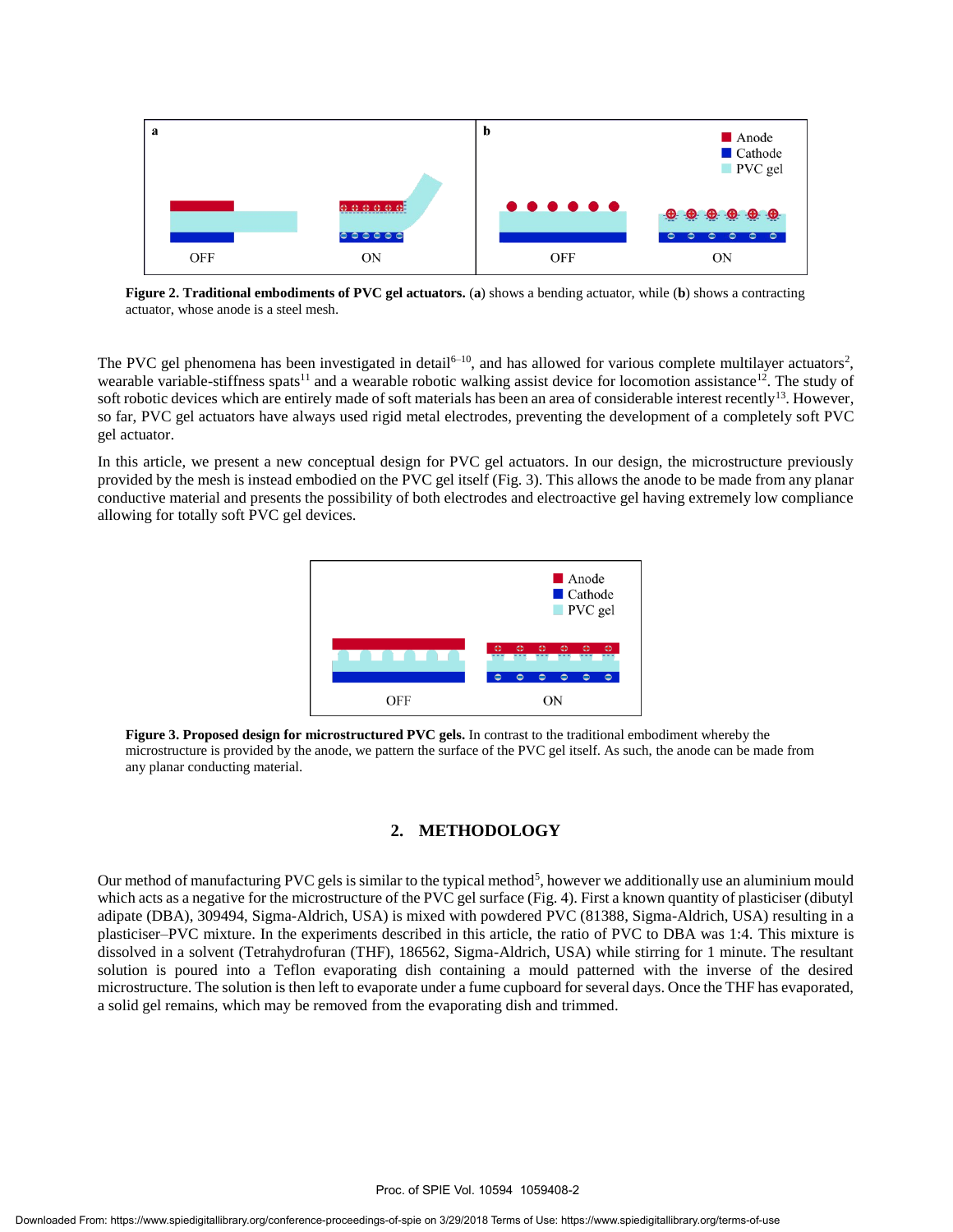

**Figure 4. Fabrication method of microstructured PVC gels.** PVC and DBA are mixed, before being dissolved in THF. After stirring for one minute to ensure the mixture is fully dissolved, it is poured into an evaporating dish containing a mould patterned with the negative of the desired microstructure. Once the THF has evaporated after several days, the microstructured PVC gel may be removed from the mould.



**Figure** 5**. Moulds designs, moulds, and resultant microstructures of PVC gels.** (**a**) shows mould designs; a characteristic length of 0.5 mm was used throughout, for the microstructure height, width and spacing. (**b**) shows the moulds themselves, which were made out of aluminium using electrical discharge machining. (**c**) shows the resultant microstructures of the PVC gels.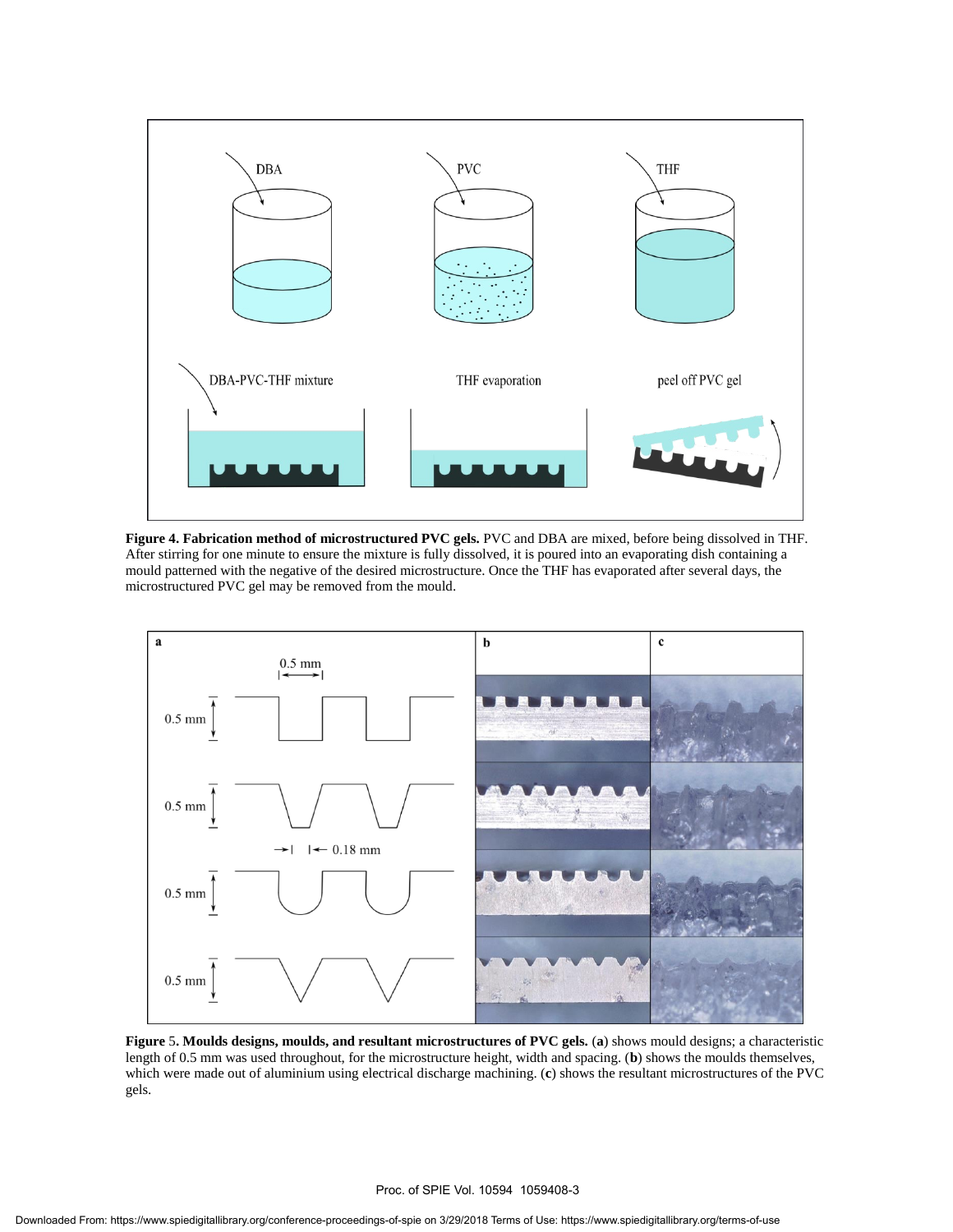Four moulds were manufactured using electrical discharge machining (EDM) from aluminium (Fig. 5). To investigate the effect of microstructure upon performance, we varied the nature of the microstructure between moulds. The four microstructures studied were square (S), isosceles trapezium (T), U-shaped (U) and V-shaped (V). In all cases the microstructure characteristic length was 500 μm. Photographs of the resultant PVC gel microstructures are shown in Fig. 5c. The resultant gels had a total height (including microstructure) of 1.2 mm.

During testing (Fig. 6), a PVC gel sample was placed on a planar copper tape cathode, with the microstructure surface facing upwards. A disc-shaped, 20 mm diameter, 1 mm thick copper anode (mass 2.5 g) was placed on top of the sample. The displacement of the anode was measured using a laser displacement meter (LK-G152, Keyence, Japan). A high voltage was applied between the two electrodes using a high voltage amplifier (UltraVolt 5HVA24-BP1, Advanced Energy Industries, Inc., USA) which had a maximum output voltage of 5 kV and current 200 μA. The high voltage amplifier also had output monitor voltages to enable recording of applied voltage and delivered current.



**Figure** 6**. Test protocol for testing PVC gels.** The gels were laid upon a copper tape cathode, and a disc-shaped copper anode were placed on top. A laser displacement meter recorded the displacement of the anode when a voltage was applied between the electrodes.

To confirm that resultant displacement was caused by the anodophilic behaviour rather than simply Maxwell pressure, we also tested each sample with the polarity of the electrodes was reversed. During these tests, the gel microstructure was adjacent to a cathode rather an anode, implying no anodophilic creep at the microstructure surface.

In an additional round of testing, we tested a flat (not microstructured) 1.2 mm thick sample of PVC gel with a steel mesh anode like those used in traditional PVC gel actuator assemblies. A mesh with a pore size of 500 μm was chosen to match the characteristic length of the microstructures. The mesh thickness was also 500 μm.

Finally, we placed a microstructured sample of PVC gel on a flat cathode made from 0.2 mm thick conductive rubber (000 397 043, J-Flex, UK). On the gel, we placed a disc shaped, 20 mm diameter anode made from the same conductive rubber, resulting in a compete PVC gel actuator that was totally soft. The displacement of the anode was recorded as voltage was applied to the electrodes.

#### **3. RESULTS**

Figure 7 shows typical applied voltage, delivered current and resultant displacement during a test. Current is initially high but decays as the PVC gel exhibits anodophilic creep before reaching a constant leakage current. Displacement is initially rapid before settling at a constant value.

In the latter half of the test shown in Figure 1, a negative voltage (-1 kV) was applied implying the electrode adjacent to the microstructure was negatively charged. This resulted in a small displacement of around  $6 \mu m$ . In this case the anode was adjacent to the non-microstructure side of the PVC gel, and anodophilic creep did not contribute to contraction. In contrast, when a positive voltage (1 kV) was applied, the electrode adjacent to the microstructure was positively charged. Anodophilic creep at the microstructure resulted in a considerably higher displacement of around 45 μm.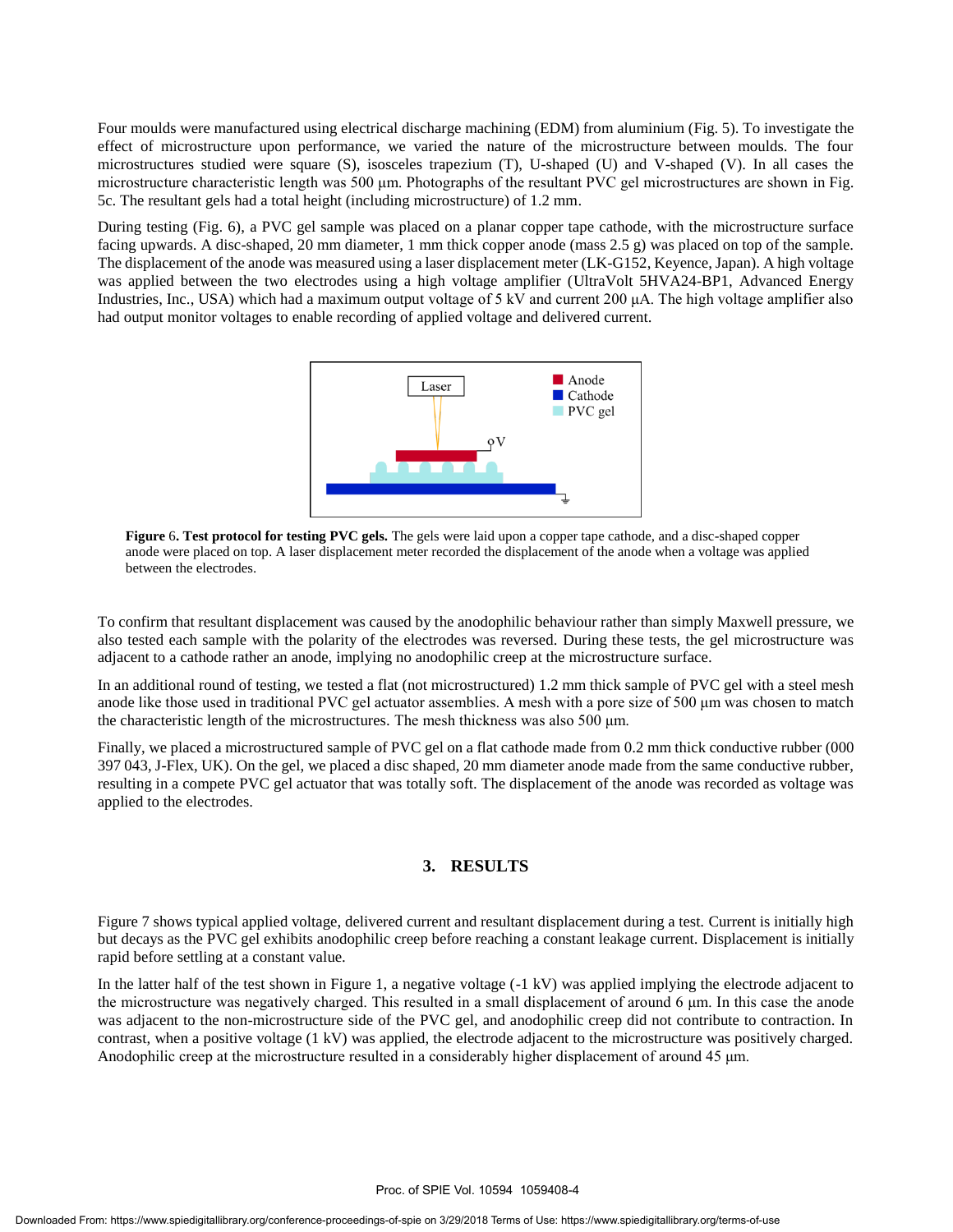

**Figure 7. Voltage, current and displacement when 1 kV was applied to a square-microstructure PVC gel.** When the electrode adjacent to the microstructure is positively charged, a large displacement occurs, driven by anodophillic creep at the microstructure surface. When the electrode adjacent to the microstructure is negatively charged, displacement is low, driven only by Maxwell pressure in the absence of anodophilic creep.

Figure 8 shows displacement variation with voltage for a flat (not microstructured) sample of PVC gel, with a 500 μm pore-sized steel mesh anode, as in traditional PVC gel actuator assemblies. Displacement increased with applied voltage, reaching a maximum average displacement of around 50 μm when 1 kV was applied.



**Figure 8. Displacement variation with voltage for a traditional PVC gel actuator.** A flat (not microstructured) sample of PVC gel is sandwiched between a planar cathode and a steel mesh anode. Points are averages of four samples, and error bars show  $\pm$  1 standard deviation between samples.

Figure 9 shows displacement variation with voltage for microstructured PVC gels. Square-microstructure gels exhibited comparatively low displacements, reaching a maximum average displacement of around 44 μm when 1.25 kV was applied, lower than the traditional PVC gel actuator. Trapezium- and U-shaped-microstructure gels performed better than the traditional (mesh-based) actuator assembly, exhibiting maximum average displacements of around 109 μm at 1 kV and 92 μm at 0.75 kV respectively. V-shaped-microstructure gels performed considerably better than the traditional (mesh-based) actuator assembly, exhibiting a maximum average displacement of around 130 μm when 1 kV was applied. Given the microstructure is almost entirely responsible for the PVC gel's displacement (recall that displacement was negligible when the microstructure was adjacent to the cathode in Fig. 7), and the microstructure height was 500 μm, this represents a 26% controllable microstructure contraction.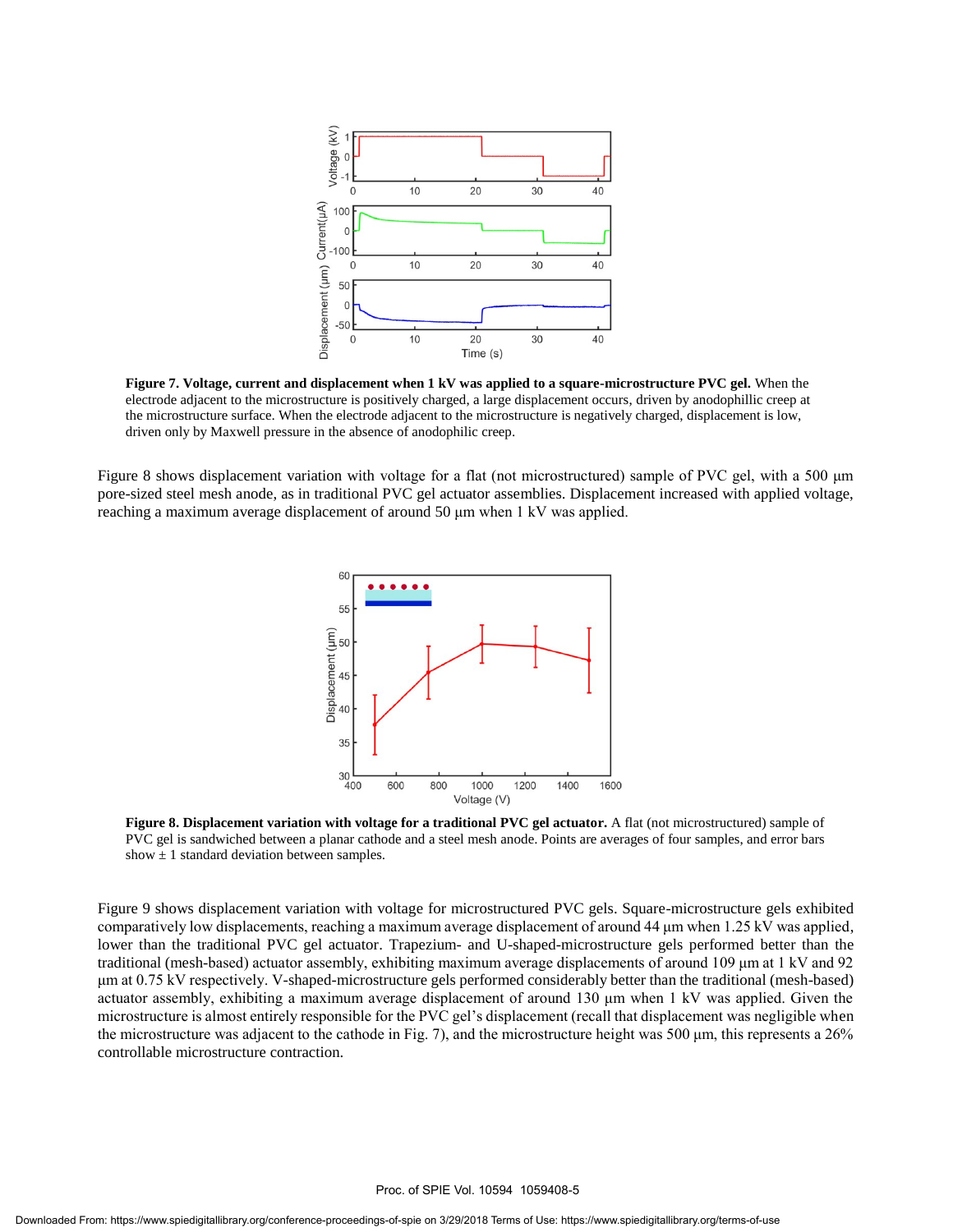

**Figure 9. Displacement variation with voltage for a microstructured PVC gels.** Points are averages of four samples, and error bars show  $\pm 1$  standard deviation between samples.



**Figure 10. Displacement variation with voltage for the fully soft PVC gel actuator.** Points are averages of four samples, and error bars show  $\pm 1$  standard deviation between samples.

Figure 10 shows results from the fully soft PVC gel actuator. We used the V-shaped-microstructure gel because it exhibited the highest displacement during characterisation experiments (Figure 9). Maximum average displacement was around 56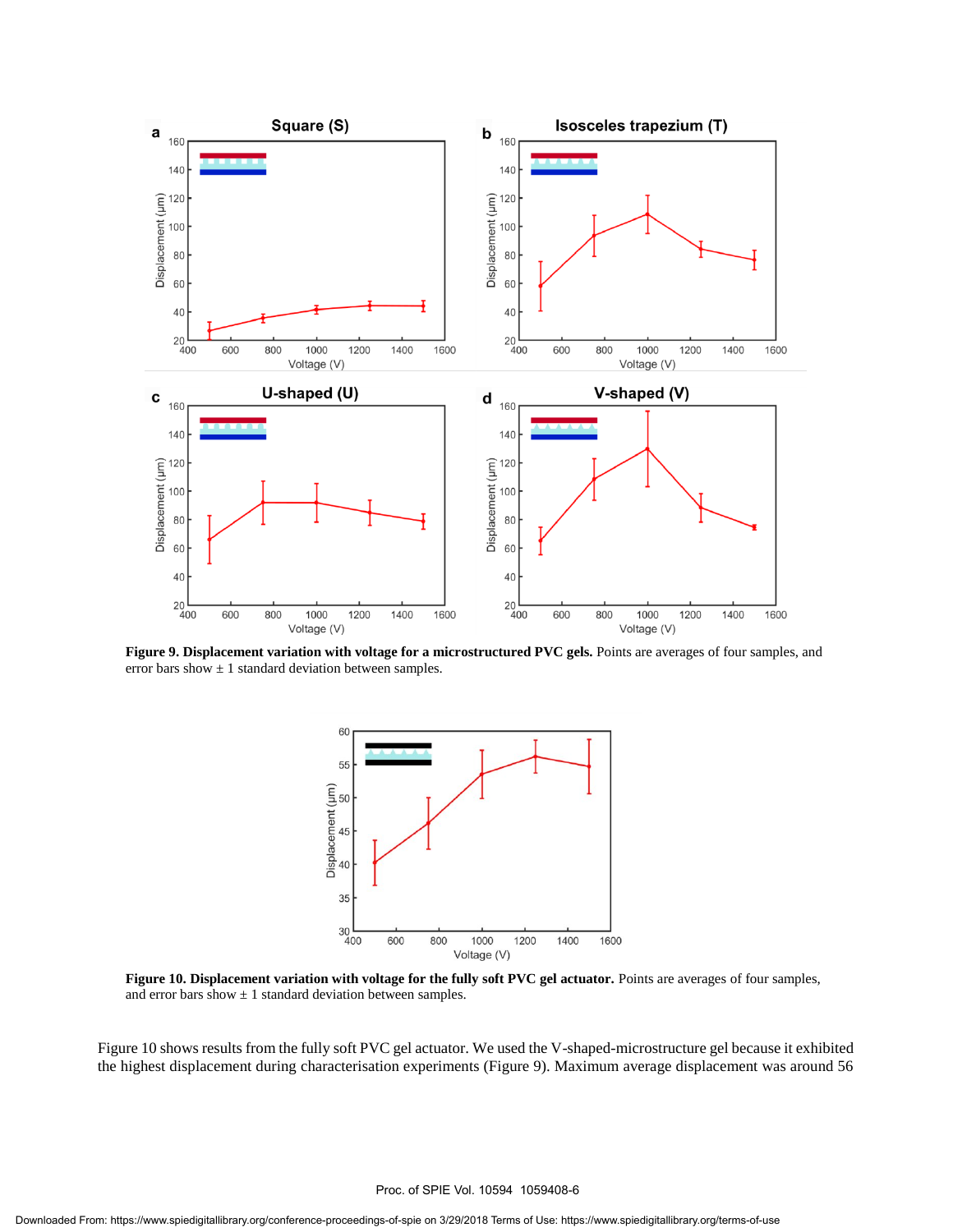μm when 1.25 kV was applied, higher than that of the traditional mesh-based actuator but lower than during characterisation.

#### **4. DISCUSSION AND CONCLUSION**

We have presented a novel conceptual design for PVC gel actuators. By embodying the required microstructure on the PVC gel itself rather than on the electrode, we eliminated the requirement for the stiff steel mesh electrodes used in traditional PVC gel actuators. Square, isosceles trapezium, U-shaped and V-shaped cross-section parallel-channel microstructures were created on surface of the PVC gels. Isosceles trapezium, U-shaped and V-shaped microstructures exhibit higher displacements compared with a traditional mesh-based non-microstructured PVC gel actuator with a comparable mesh dimension, although it should be made clear that the gel patterns differed from the crossover patterns of a traditional mesh electrode.

For microstructure PVC gel actuators, when the polarity is reversed such that the microstructures were cathode- rather than anode-adjacent, displacement was negligible. This suggests that the microstructures were almost entirely responsible for the functionality and shortening of these contractile PVC gel actuators. Therefore, the thickness of entire gel can be optimized: the proportion of the gel that is not microstructure should be minimised, such that the degree of contraction as a percentage of total gel thickness is maximised. This should allow smaller, lighter, higher contraction and lower voltage (if applied field can be reduced) PVC gels, which will be the subject of future work.

We were also able to make a fully soft PVC gel actuator using a combination of microstructured PVC gel and conductive rubber. This delivers a considerable improvement for this actuation technology, providing a new subset of soft polymeric actuators in Soft Robotics, which can enable compliant features such as morphology adaptation, high stretchability and inherent safety for human-robot interaction. Removing rigid metals from polymeric structures can also reduce the likelihood of component failure associated with the long-term interaction between rigid components.

In the future, we plan to use this conceptual design to make entirely soft multilayer monolithic PVC gel actuators. These multilayer actuators will form a first-step towards complete artificial muscles powered by the microstructured-PVC-gel concept. We also plan to demonstrate how this novel soft actuator presents an opportunity for use in orthotics and wearables technologies.

#### **ACKNOWLEDGEMENTS**

M.T. and T.H. are funded by EPSRC grant EP/M026388/1. J.R. is funded by 424 EPSRC grants EP/M020460/1 and EP/M026388/1.

#### **REFERENCES**

- [1] Uddin, M. Z., Watanabe, M., Shirai, H. and Hirai, T., "Creeping and Novel Huge Bending of Plasticized PVC," J. Robot. Mechatronics **14**(2), 161–166 (2002).
- [2] Li, Y. and Hashimoto, M., "PVC gel based artificial muscles: Characterizations and actuation modular constructions," Sensors Actuators, A Phys. **233**, 246–258 (2015).
- [3] Ogawa, N., Hashimoto, M., Takasaki, M. and Hirai, T., "Characteristics evaluation of PVC gel actuators," Proc. 2009 IEEE/RSJ Int. Conf. Intell. Robot. Syst., 2898–2903 (2009).
- [4] Xia, H., Takasaki, M. and Hirai, T., "Actuation mechanism of plasticized PVC by electric field," Sensors Actuators, A Phys. **157**(2), 307–312 (2010).